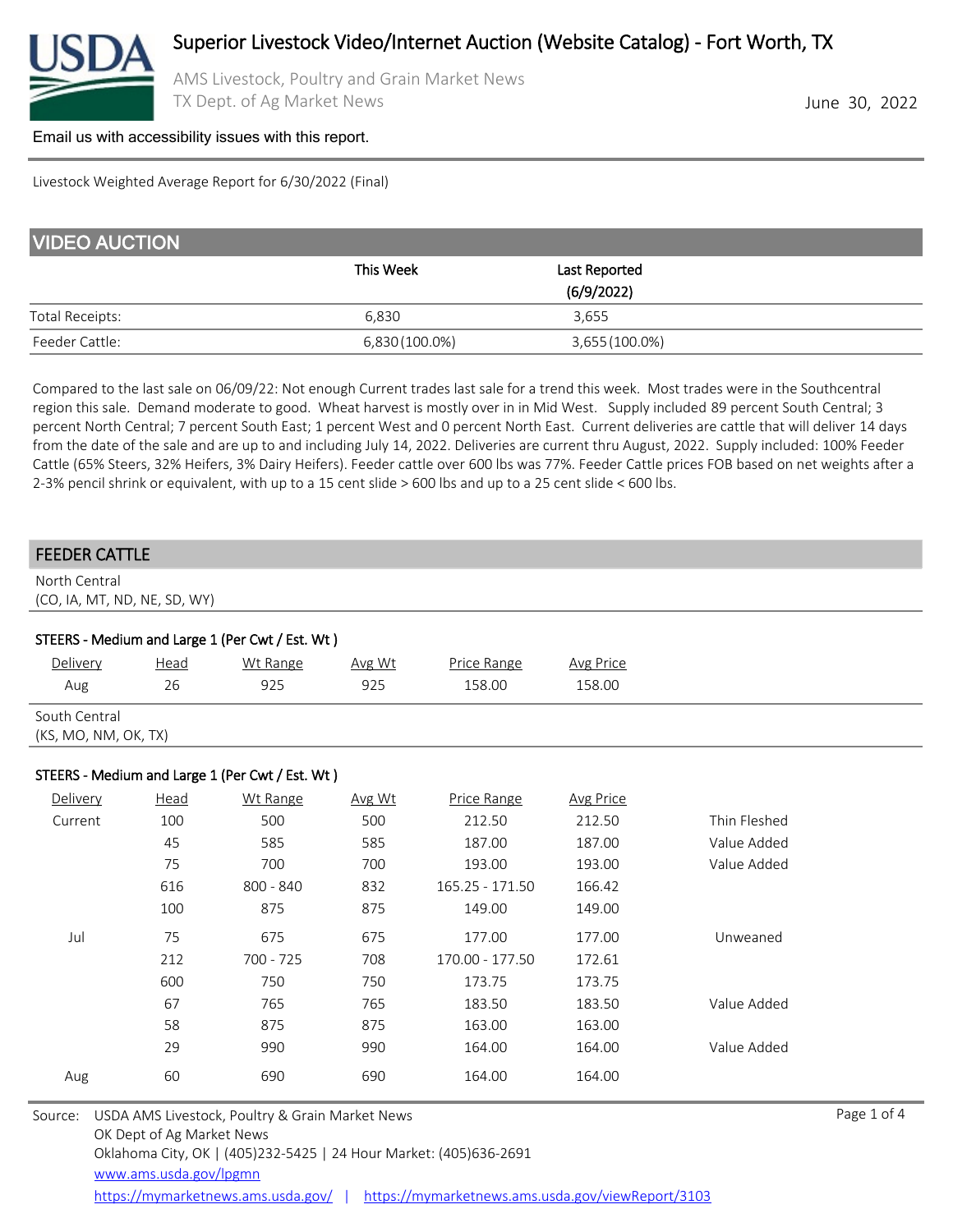

## Superior Livestock Video/Internet Auction (Website Catalog) - Fort Worth, TX

AMS Livestock, Poultry and Grain Market News TX Dept. of Ag Market News **June 30, 2022** 

### [Email us with accessibility issues with this report.](mailto:mars@ams.usda.gov?subjectNot%20able%20to%20access%20video%20auction%20report)

| Sep                                               | 70   | 725                                              | 725    | 168.00          | 168.00           |             |  |  |
|---------------------------------------------------|------|--------------------------------------------------|--------|-----------------|------------------|-------------|--|--|
|                                                   |      |                                                  |        |                 |                  |             |  |  |
| STEERS - Medium and Large 1-2 (Per Cwt / Est. Wt) |      |                                                  |        |                 |                  |             |  |  |
| Delivery                                          | Head | Wt Range                                         | Avg Wt | Price Range     | <b>Avg Price</b> |             |  |  |
| Current                                           | 50   | 530                                              | 530    | 180.00          | 180.00           |             |  |  |
|                                                   | 80   | 625                                              | 625    | 170.00          | 170.00           |             |  |  |
|                                                   | 193  | 760 - 775                                        | 770    | 154.00 - 157.00 | 156.03           |             |  |  |
|                                                   | 56   | 810                                              | 810    | 152.00          | 152.00           |             |  |  |
| Jul                                               | 42   | 560                                              | 560    | 175.00          | 175.00           | Split Loads |  |  |
|                                                   | 88   | 575                                              | 575    | 178.00          | 178.00           |             |  |  |
|                                                   | 80   | 620                                              | 620    | 170.00          | 170.00           | Unweaned    |  |  |
|                                                   | 77   | 680                                              | 680    | 166.50          | 166.50           | Unweaned    |  |  |
|                                                   | 100  | 735                                              | 735    | 160.00          | 160.00           |             |  |  |
|                                                   | 372  | 800                                              | 800    | 159.00          | 159.00           |             |  |  |
| Jul-Aug                                           | 58   | 450                                              | 450    | 180.00          | 180.00           | Split Loads |  |  |
| Aug                                               | 72   | 700                                              | 700    | 160.00          | 160.00           |             |  |  |
|                                                   |      |                                                  |        |                 |                  |             |  |  |
|                                                   |      | HEIFERS - Medium and Large 1 (Per Cwt / Est. Wt) |        |                 |                  |             |  |  |

### HEIFERS - Medium and Large 1 (Per Cwt / Est. Wt )

| Delivery | <b>Head</b> | Wt Range  | Avg Wt | Price Range     | Avg Price |              |
|----------|-------------|-----------|--------|-----------------|-----------|--------------|
| Current  | 82          | 500       | 500    | 182.00          | 182.00    | Thin Fleshed |
|          | 45          | 545       | 545    | 172.00          | 172.00    | Value Added  |
|          | 90          | 560       | 560    | 175.00          | 175.00    |              |
|          | 78          | 650       | 650    | 163.50          | 163.50    |              |
|          | 155         | 675       | 675    | 181.00          | 181.00    | Value Added  |
| Jul      | 56          | 350       | 350    | 219.00          | 219.00    | Value Added  |
|          | 100         | 485       | 485    | 174.00          | 174.00    |              |
|          | 70          | 625       | 625    | 159.00          | 159.00    | Unweaned     |
|          | 76          | 675       | 675    | 167.00          | 167.00    |              |
|          | 205         | 700 - 715 | 704    | 160.50 - 173.50 | 164.43    |              |
|          | 75          | 750       | 750    | 158.50          | 158.50    |              |

### HEIFERS - Medium and Large 1-2 (Per Cwt / Est. Wt )

| Delivery | <b>Head</b> | Wt Range | Avg Wt | Price Range | Avg Price |             |
|----------|-------------|----------|--------|-------------|-----------|-------------|
| Current  | 49          | 530      | 530    | 170.00      | 170.00    | Split Loads |
|          | 81          | 615      | 615    | 150.50      | 150.50    | Unweaned    |
|          | 55          | 725      | 725    | 152.00      | 152.00    |             |
| Jul      | 27          | 530      | 530    | 160.00      | 160.00    | Split Loads |
|          | 78          | 620      | 620    | 152.00      | 152.00    | Unweaned    |
|          | 125         | 635      | 635    | 154.00      | 154.00    |             |
|          | 134         | 740      | 740    | 150.50      | 150.50    |             |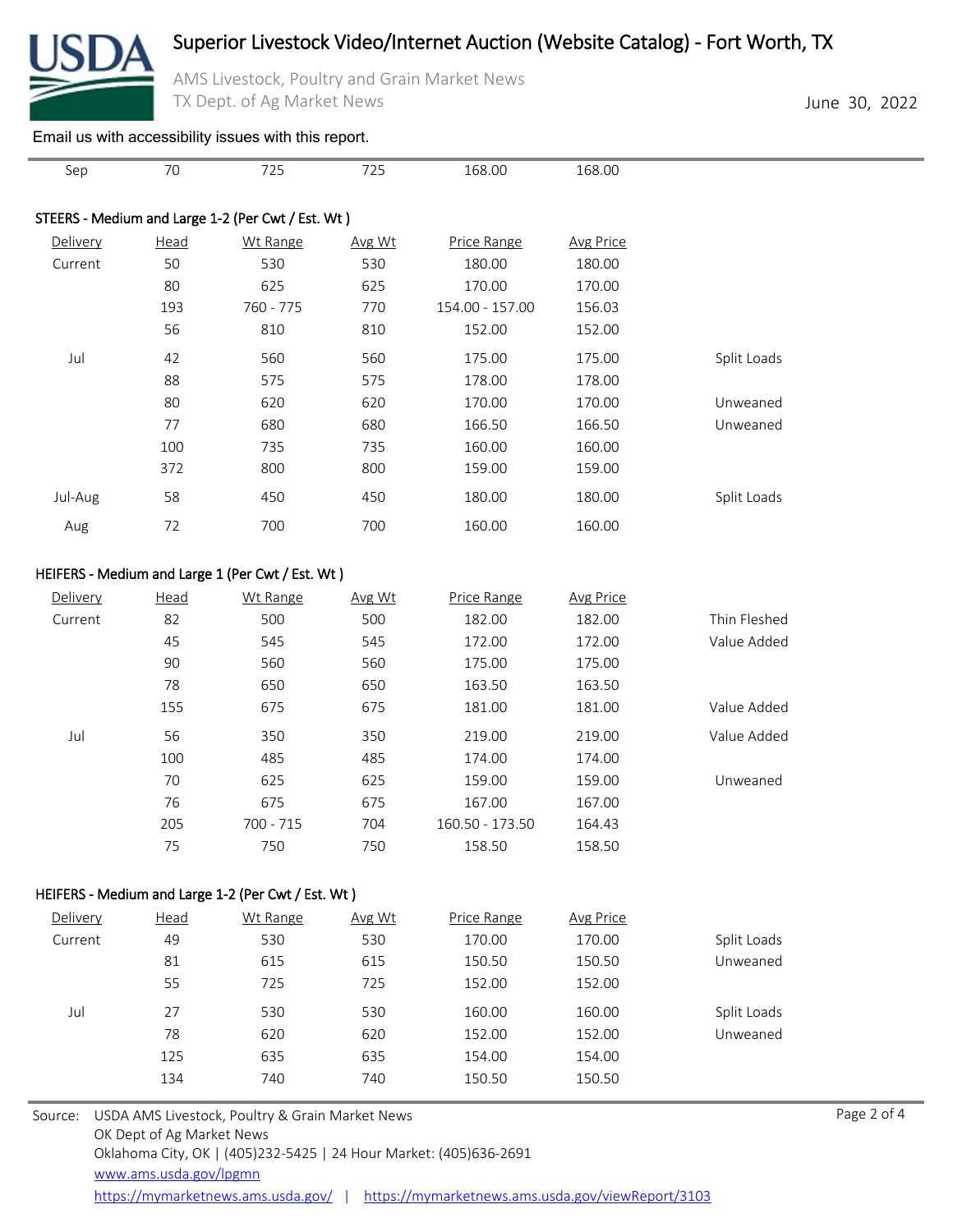## Superior Livestock Video/Internet Auction (Website Catalog) - Fort Worth, TX

AMS Livestock, Poultry and Grain Market News

| TX Dept. of Ag Market News           |             |                                                          |        |             |                  | June 30, 2022   |  |  |
|--------------------------------------|-------------|----------------------------------------------------------|--------|-------------|------------------|-----------------|--|--|
|                                      |             | Email us with accessibility issues with this report.     |        |             |                  |                 |  |  |
| Jul-Aug                              | 58          | 425                                                      | 425    | 170.00      | 170.00           | Split Loads     |  |  |
|                                      |             | DAIRY HEIFERS - Medium and Large 2-3 (Per Cwt / Est. Wt) |        |             |                  |                 |  |  |
| Delivery                             | Head        | Wt Range                                                 | Avg Wt | Price Range | <b>Avg Price</b> |                 |  |  |
| Current                              | 196         | 500                                                      | 500    | 173.00      | 173.00           |                 |  |  |
| Southeast                            |             | (AL, AR, FL, GA, KY, LA, MS, NC, SC, TN, VA, WV)         |        |             |                  |                 |  |  |
|                                      |             | STEERS - Medium and Large 1 (Per Cwt / Est. Wt)          |        |             |                  |                 |  |  |
| Delivery                             | Head        | Wt Range                                                 | Avg Wt | Price Range | <b>Avg Price</b> |                 |  |  |
| Jul                                  | 92          | 535                                                      | 535    | 183.00      | 183.00           |                 |  |  |
|                                      | 31          | 675                                                      | 675    | 162.00      | 162.00           | Split Loads     |  |  |
|                                      |             | STEERS - Medium and Large 1-2 (Per Cwt / Est. Wt)        |        |             |                  |                 |  |  |
| Delivery                             | Head        | Wt Range                                                 | Avg Wt | Price Range | <b>Avg Price</b> |                 |  |  |
| Current                              | 76          | 650                                                      | 650    | 160.00      | 160.00           |                 |  |  |
|                                      |             | HEIFERS - Medium and Large 1 (Per Cwt / Est. Wt)         |        |             |                  |                 |  |  |
| Delivery                             | <u>Head</u> | Wt Range                                                 | Avg Wt | Price Range | <b>Avg Price</b> |                 |  |  |
| Current                              | 93          | 525                                                      | 525    | 169.00      | 169.00           |                 |  |  |
| Jul                                  | 43          | 625                                                      | 625    | 154.00      | 154.00           | Canadian Origin |  |  |
|                                      | 62          | 780                                                      | 780    | 150.00      | 150.00           |                 |  |  |
| West<br>(AZ, CA, ID, NV, OR, UT, WA) |             |                                                          |        |             |                  |                 |  |  |
|                                      |             | STEERS - Medium and Large 1 (Per Cwt / Est. Wt)          |        |             |                  |                 |  |  |
| Delivery                             | <u>Head</u> | Wt Range                                                 | Avg Wt | Price Range | <b>Avg Price</b> |                 |  |  |
| Current                              | 45          | 790                                                      | 790    | 150.00      | 150.00           | Split Loads     |  |  |
|                                      |             | HEIFERS - Medium and Large 1 (Per Cwt / Est. Wt)         |        |             |                  |                 |  |  |
| Delivery                             | <u>Head</u> | Wt Range                                                 | Avg Wt | Price Range | <b>Avg Price</b> |                 |  |  |
| Current                              | 15          | 725                                                      | 725    | 135.00      | 135.00           | Split Loads     |  |  |
|                                      |             |                                                          |        |             |                  |                 |  |  |

Please Note:

The above USDA LPGMN price report is reflective of the majority of classes and grades of livestock offered for sale. There may be instances where some sales do not fit within reporting guidelines and therefore will not be included in the report. Prices are reported on an FOB basis, unless otherwise noted.